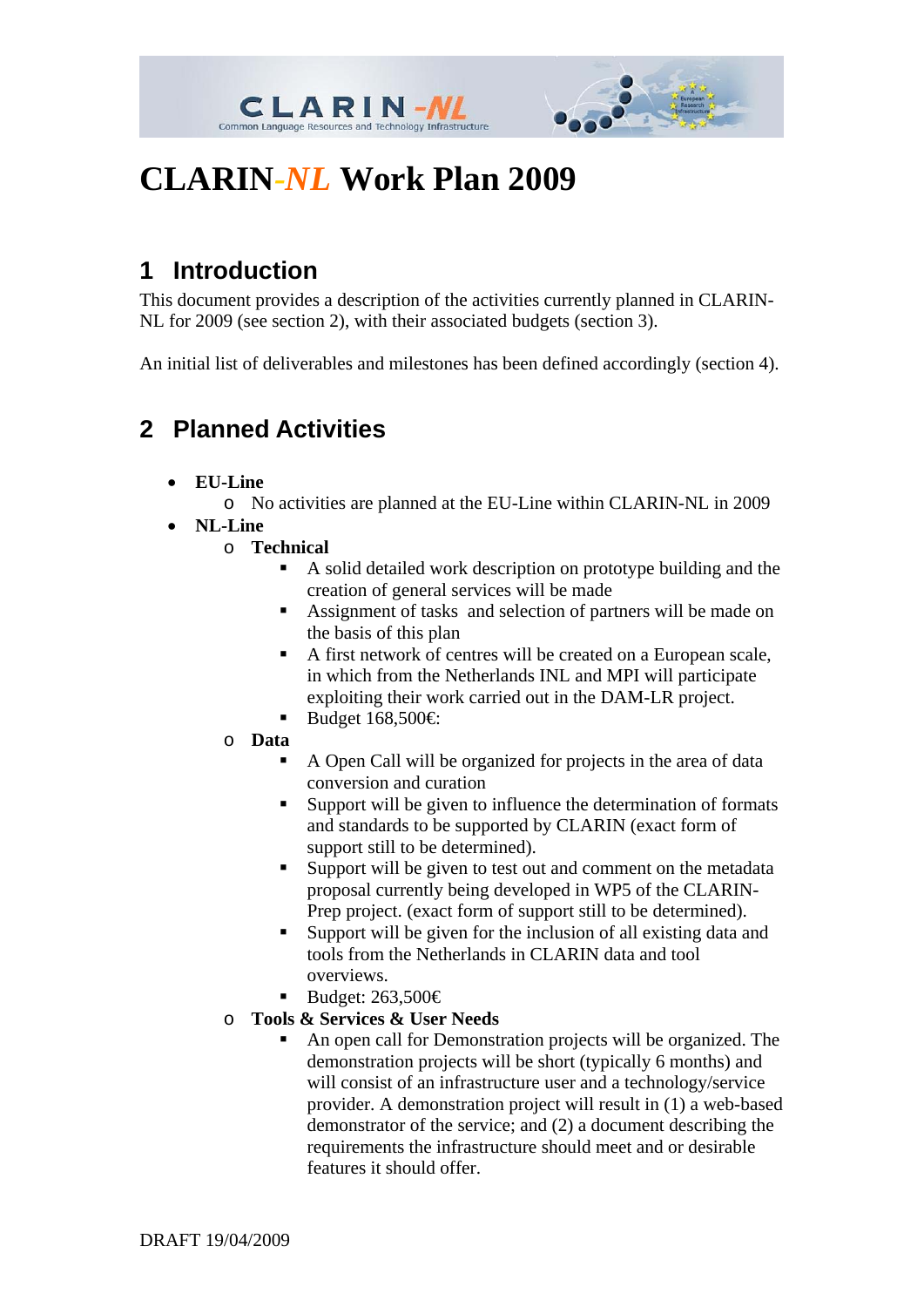



- Budget for the call:  $503,500 \in$
- A second call to be launched early 2010 will be prepared
- An initial inventory of user needs will be made in order to prepare for an initial version of a specification of a set of essential tools and services
- Budget for the survey: 32,500
- o **Centres of Expertise** 
	- No work for Centres of Expertise is planned for 2009
- o **Education and Awareness** 
	- A variety of events will be organized by CLARIN-NL, including
		- Launching Event
		- Brokerage Event in conjunction with the first call
		- Possibly an IPR-event (in conjunction with STEVIN) with publishers and content-owners.
	- **Events related to CLARIN-NL or CLARIN organized outside** of CLARIN-NL (workshops, conferences, master classes) will be supported. Rules and criteria for this will be developed.
	- Set up CLARIN-NL website and wiki
	- Set-up and circulate CLARIN-NL newsletter
	- budget for education and awareness: 78,500€
	- Budget for events proper:  $67,500 \in$
- o **National Coordination Point** 
	- The national coordination point will be set up.
	- The governance structure will be implemented. Executive Board, Board, programme committee and international advisory panel will be filled. Regular meetings of these bodies will be organized.
	- Budget: 136,500€

#### **3 2009 Budget Summary**

| Line<br><b>EU-Line</b> | <b>Activity</b>                      | Amount<br>€∩ |
|------------------------|--------------------------------------|--------------|
| <b>NL-Line</b>         | Technical                            | €168,500     |
|                        | Data Creation and Conversion         | €263,500     |
|                        | Projects for Tools & Services & User |              |
|                        | <b>Needs</b>                         | €503,500     |
|                        | Survey of user needs                 | €32,500      |
|                        | <b>Centres of Expertise</b>          | € 0          |
|                        | <b>Education and Awareness</b>       | €78.000      |
|                        | <b>National Coordination Point</b>   | €136,500     |
|                        | Events Proper                        | €67,500      |
|                        | Total                                | €1,250,000   |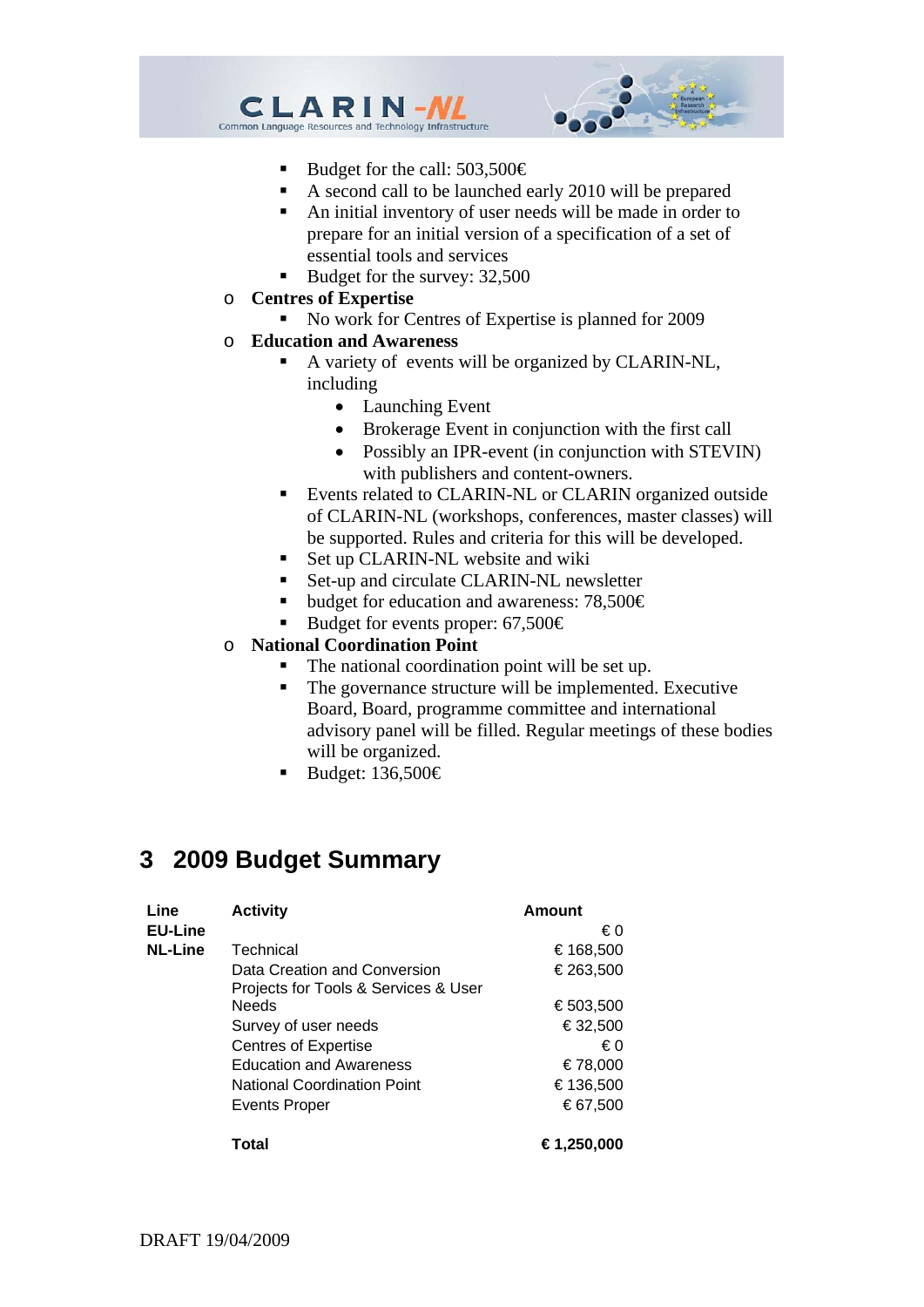

#### **4 List of Deliverables and Milestones**

**CLARIN-NL** Common Language Resources and Technology Infrastructure

We provide a list of deliverables and milestones, specifying for each of these

- **Identifier** A unique identifier for ease of reference. The identifier is constructed as follows: **<line>**-**<activity><number>** where
	- o **<line>** is either *NL or EU*
	- o **<activity>** is one of the following
		- **T** for activities on *technical* aspects of the infrastructure
			- **D** for activities related to *Data*
			- **TS** for activities related to *Tool & Services*
			- **U** for activities related to *User Needs*
			- **CE** for activities related to *Centres of Expertise*
			- **EA** for activities related to *Education and Awareness*
		- **NC** for activities related to the *National Coordination Point* Or, where appropriate, a combination of these.
	- o **<number>** is an integer to make the identifier unique
- **Date** Target date, specified in number of months after the project start date. For example, *M6* means 6 months after the project start date. Target start date for the project is currently April 1, 2009.
- **Type** to specify the type. Possible values are *milestone, report, software, etc.*
- **Description** describes the target in more detail

The list provided may have to be extended during the year since some deliverables are plans which themselves will define new milestones and deliverables.

It should also be emphasized that the activities have to be coordinated also with the preparatory project running at the European level, which may require adaptations to the target dates specified here.